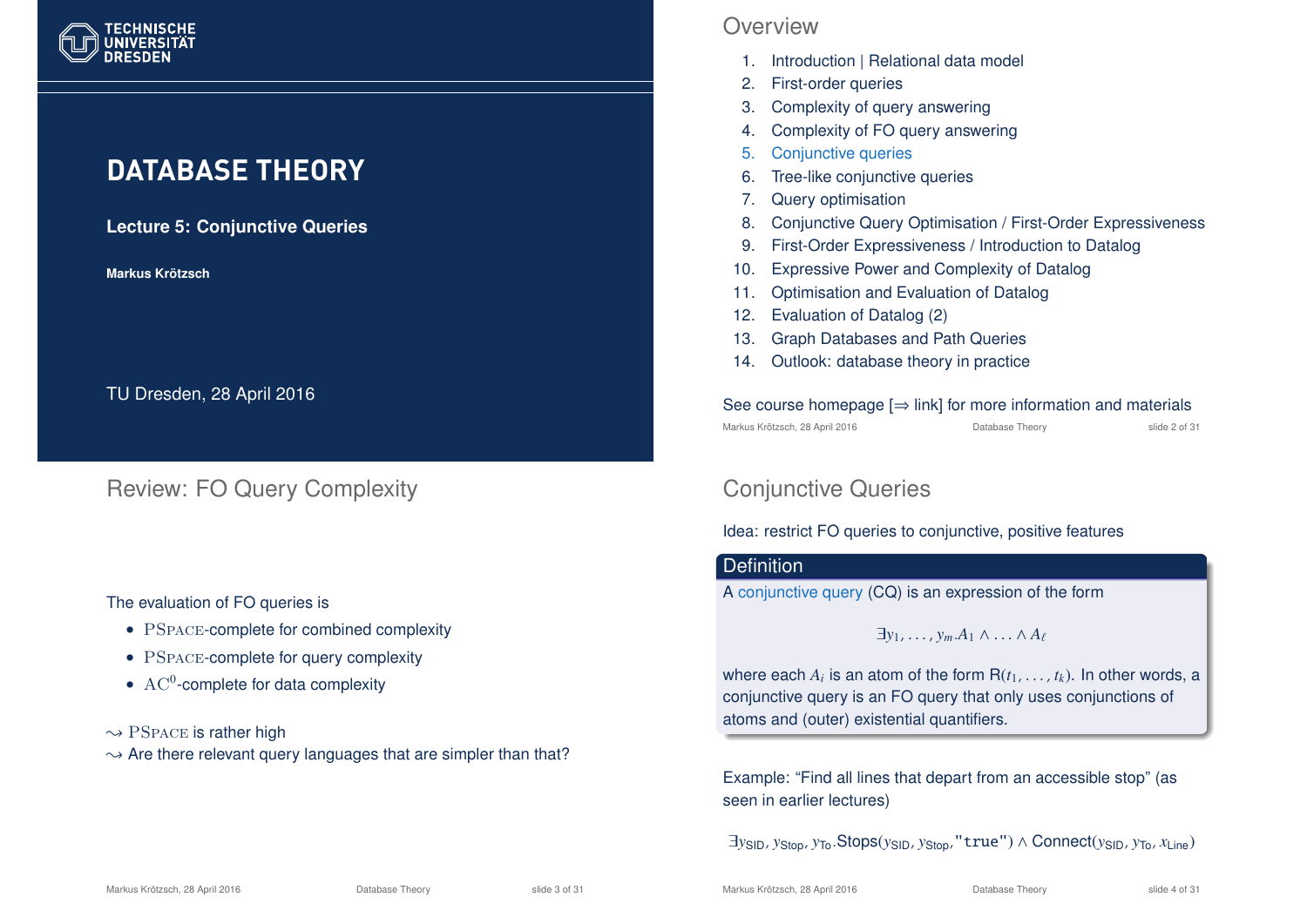The expressive power of CQs can also be captured in the relational calculus

### **Definition**

A conjunctive query (CQ) is a relational algebra expression that uses only the operations select  $\sigma_{n=m},$  project  $\pi_{a_1,...,a_n},$  join  $\Join$ , and renaming  $\delta_{a_1,...,a_n\to b_1,...,b_n}$ .

Renaming is only relevant in named perspective  $\rightarrow$  CQs are also known as SELECT-PROJECT-JOIN queries

## Extensions of Conjunctive Queries

Two features are often added:

- Equality: CQs with equality can use atoms of the form  $t_1 \approx t_2$ (in relational calculus: table constants)
- Unions: unions of conjunctive queries are called UCQs (in this case the union is only allowed as outermost operator) Both extensions truly increase expressive power (as shown in exercise)

Features omitted on purpose: negation and universal quantifiers  $\rightarrow$  the reason for this is query complexity (as we shall see)

Markus Krötzsch, 28 April 2016 Database Theory slide 5 of 31

# Boolean Conjunctive Queries

A Boolean conjunctive query (BCQ) asks for a mapping from query variables to domain elements such that all atoms are true

Example: "Is there an accessible stop where some line departs?"

| $\exists$ ysın, ystop, y $\tau$ o, y $\iota$ ine. $\mathsf{Stops}(y_\mathsf{SID}$ , y $\mathsf{Stop}, \texttt{''true''})$ $\land \mathsf{Connect}(y_\mathsf{SID}, y_\mathsf{To}, y_\mathsf{Line})$ |  |
|----------------------------------------------------------------------------------------------------------------------------------------------------------------------------------------------------|--|
|----------------------------------------------------------------------------------------------------------------------------------------------------------------------------------------------------|--|

| Stops:     |                     |                   |
|------------|---------------------|-------------------|
| <b>SID</b> | <b>Stop</b>         | <b>Accessible</b> |
| 17         | Hauptbahnhof        | true              |
| 42         | Helmholtzstr.       | true              |
| 57         | Stadtgutstr.        | true              |
| 123        | Gustav-Freytag-Str. | false             |
|            |                     |                   |

| Connect:    |     |      |
|-------------|-----|------|
| <b>From</b> | To  | Line |
| 57          | 42  | 85   |
| 17          | 789 | 3    |
|             |     |      |
|             |     |      |

Markus Krötzsch, 28 April 2016 Database Theory slide 6 of 31

## How Hard is it to Answer CQs?

If we know the variable mappings, it is easy to check:

- Checking if a single ground atom  $R(c_1, \ldots, c_k)$  holds can be done in linear time
- Checking if a conjunction of ground atoms holds can be done in quadratic time
- $\rightarrow$  A candidate BCQ match can be verified in P (There are *n <sup>m</sup>* candidates: *n* size of domain; *m* number of query variables)

#### Theorem

BCQ query answering is in NP for combined complexity (and also for query complexity).

 $\rightarrow$  Better than PSPACE (presumably)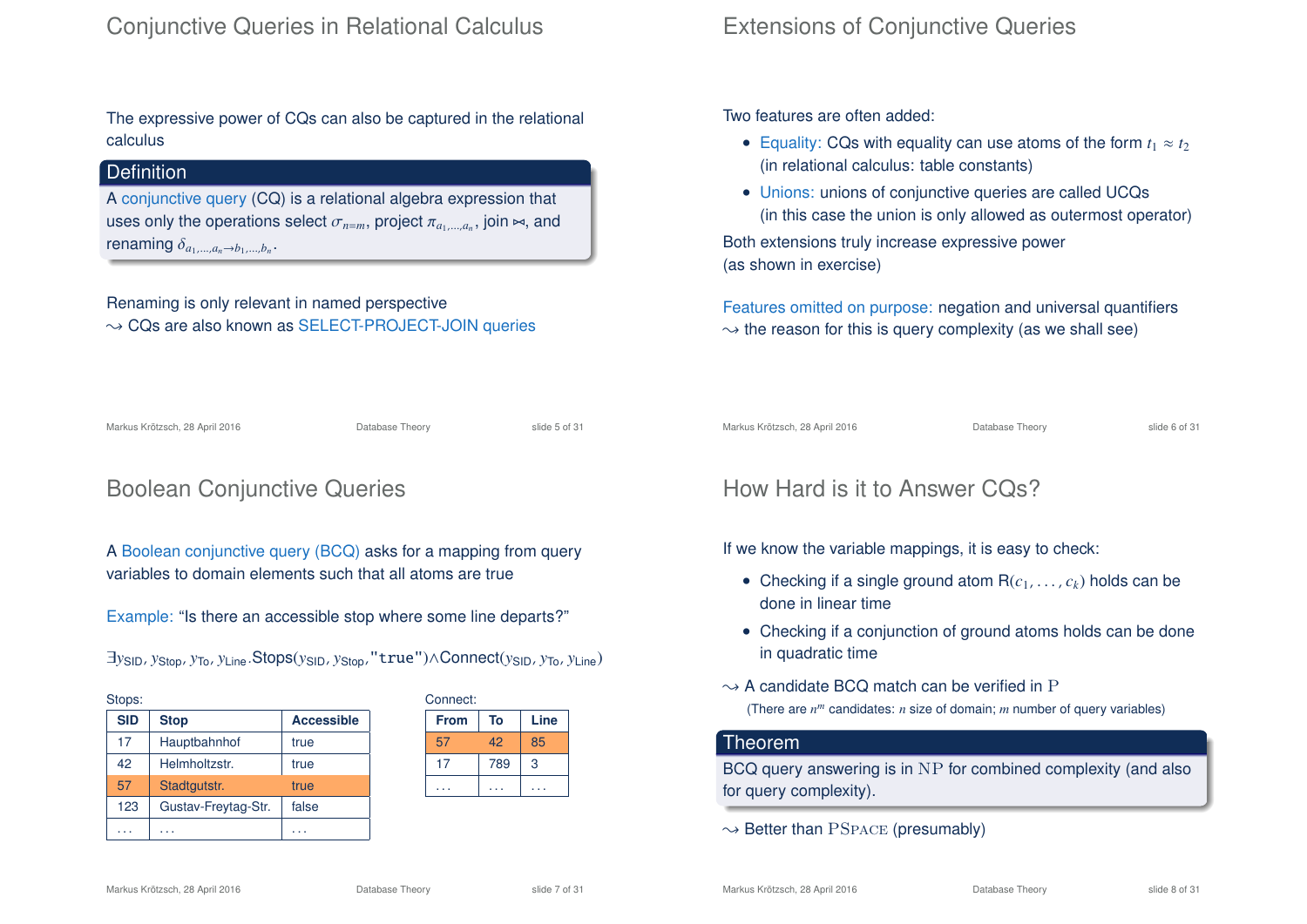## Can we do any better?

Not really. To see this, let's look at some other problems.

Consider two relational structures  $I$  and  $J$ (= database instances, interpretations, hypergraphs)

### **Definition**

A homomorphism *h* from *I* to  $\mathcal{J}$  is a function  $h: \Delta^{\mathcal{I}} \to \Delta^{\mathcal{J}}$  such that, for all relation names *R*:

$$
\text{if } \langle d_1, \ldots, d_n \rangle \in R^{\mathcal{I}} \quad \text{then } \langle h(d_1), \ldots, h(d_n) \rangle \in R^{\mathcal{I}}.
$$

The homomorphism problem is the question if there is a homomorphism from  $I$  to  $J$ .

Markus Krötzsch, 28 April 2016 Database Theory slide 9 of 31

# BCQ Answering as Homomorphism Problem

The homomorphism problem can be reduced to BCQ answering:

- A relational structure  $I$  gives rise to a CQ  $Q_I$ : replace domain elements by variables (one-to-one); add one query atom per relational tuple; existentially quantify all variables
- *I* has a homomorphism to  $\mathcal{T}$  if and only if  $\mathcal{T} \models \mathcal{O}_\mathcal{T}$

BCQ answering can be reduced to the homomorphism problem:

- Clear for BCQs that don't contain constants
- Eliminate query constants *a*: create new relation  $R_a = \{ \langle a \rangle \}$ ; replace *a* by a fresh variable *x* and add a query atom  $R_a(x)$
- $\rightarrow$  both problems are equivalent

# Example: Three-colouring as Homomorphism



# Complexity of Conjunctive Query Answering

We showed that BCQ answering is in NP and that the homomorphism problem is NP-hard, therefore:

#### Theorem

BCQ answering is

- NP-complete for combined complexity
- NP-complete for query complexity
- in  $AC^0$  for data complexity (inherited from FO queries)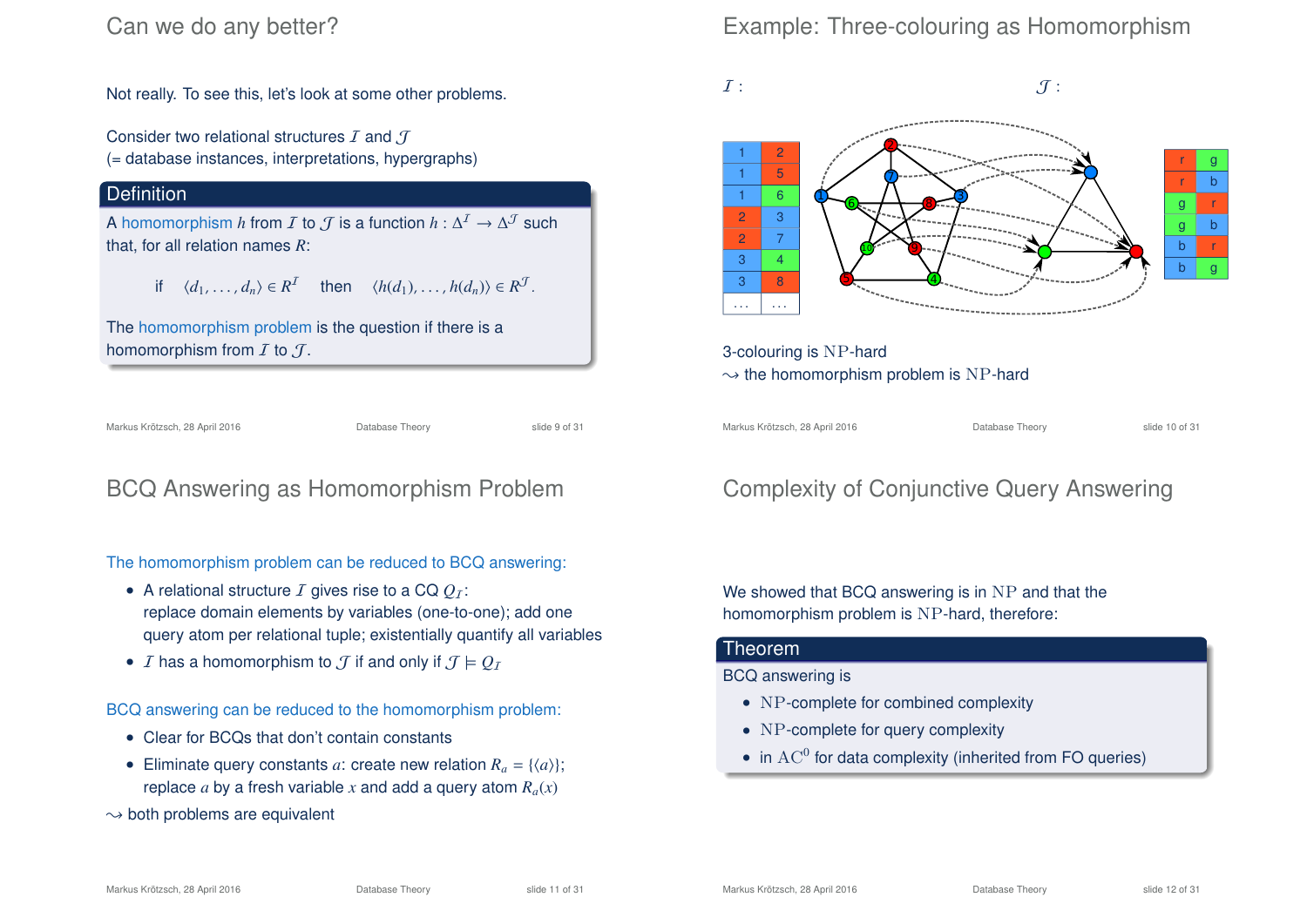## Constraint Satisfaction Problems

Another important problem equivalent to BCQ answering

### **Definition**

A constraint satisfaction problem (CSP) over a domain ∆ is given by a set of variables  $\{x_1, \ldots, x_n\}$  and a set of constraints  $\{C_1, \ldots, C_m\}$ , where each constraint  $C_i$  has the form  $\langle X_i, R_i \rangle$  with

- $X_i$  a list of variables from  $\{x_1, \ldots, x_n\}$ ,
- $R_i$  a  $|X_i|$ -ary relation over  $\Delta$ .

A solution to the CSP is an assignment of variables to values from ∆ such that all constraints are satisfied (=all tuples occur in the respective relations).

 $\rightarrow$  alternative notation for BCQ answering/homomorphism problem

| Markus Krötzsch, 28 April 2016 |  |  |  |
|--------------------------------|--|--|--|
|--------------------------------|--|--|--|

Database Theory slide 13 of 31

## Equivalent Problems

Summing up, the following problems are equivalent:

- Answering a conjunctive query over a database instance
- Finding a homomorphism from a relational structure to another
- Solving a constraint satisfaction problem

Each of these problems is NP-complete

### CSP Example

A combinatorial crossword puzzle:

Domain:  $\Delta = \{A, \ldots, Z\}$ Variables: *x*1, . . . , *x*<sup>26</sup>

Constraints:



| vertically: |   |  |   |  | 1 horizontally: |  |  |   |  |
|-------------|---|--|---|--|-----------------|--|--|---|--|
|             | А |  |   |  |                 |  |  |   |  |
|             |   |  |   |  |                 |  |  |   |  |
|             |   |  |   |  |                 |  |  |   |  |
|             |   |  | C |  |                 |  |  | F |  |

| 5 vertically: |   |              |   |   |  |
|---------------|---|--------------|---|---|--|
| R             | A | D            |   | O |  |
| R             | E |              | R | Ω |  |
|               | A | $\mathsf{C}$ | н |   |  |
|               | E | R            | B | Α |  |

. . .

Markus Krötzsch, 28 April 2016 **Database Theory** Slide 14 of 31

# Towards Better Complexities

NP-complete problems are still intractable  $\sim$  can we do better?

Problem: searching a match may require backtracking, eventually exploring all options

| H | Α | P | P | Ý           |  |
|---|---|---|---|-------------|--|
| O |   |   |   | A           |  |
| N | E | W |   | $\mathsf C$ |  |
| E |   | A |   | Н           |  |
|   |   |   |   |             |  |

Intuition: life would be easier if we would not have to go back so much ...  $\rightsquigarrow$  the problem is with the cycles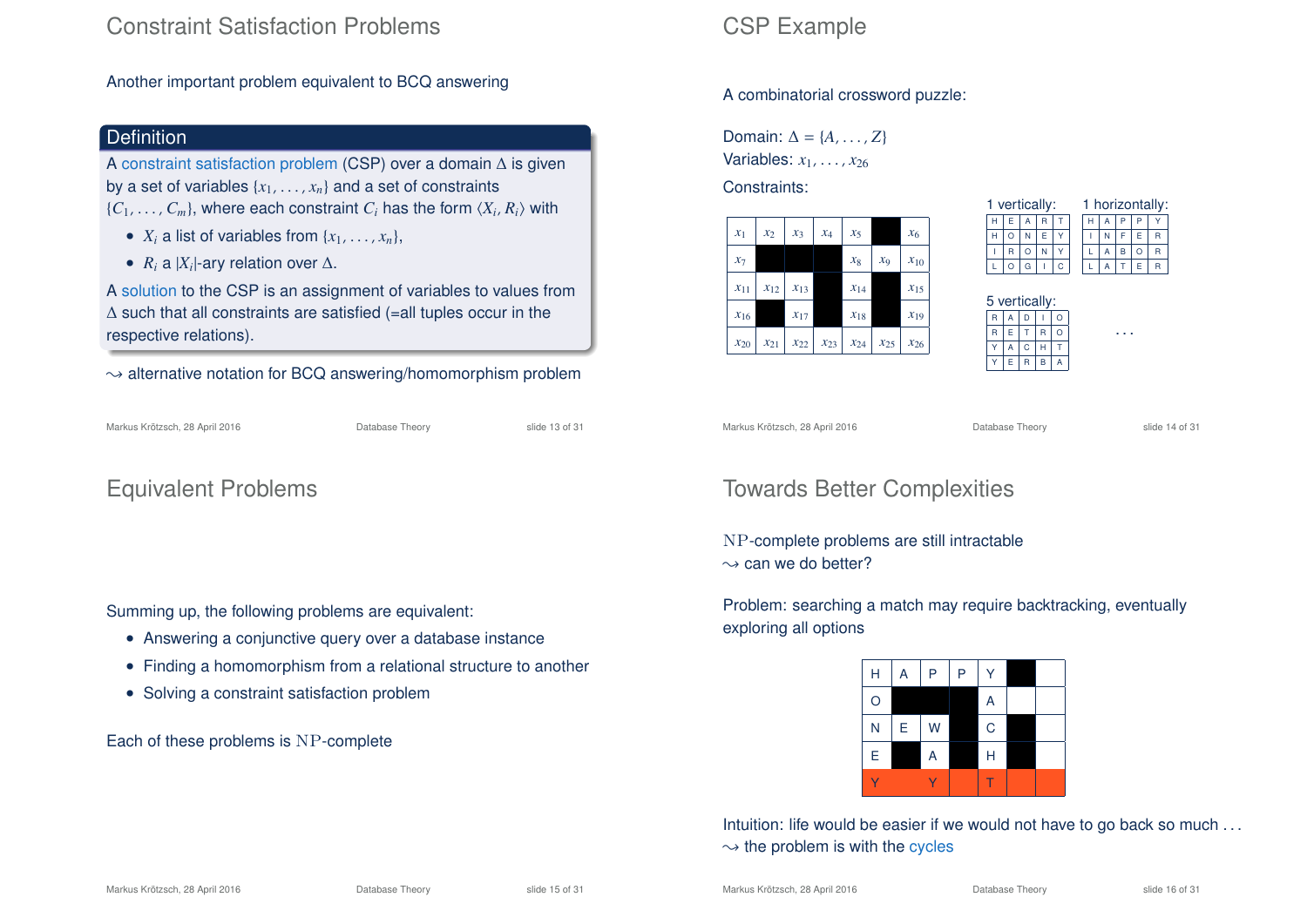## Example: Cyclic CQs



 $\exists y_c, y_m, y_f$ .mother( $y_c, y_m$ ) ∧ father( $y_c, y_f$ ) ∧ married( $y_m, y_f$ )



 $\sim$  cyclic query

Markus Krötzsch, 28 April 2016 **Database Theory** Slide 17 of 31

# Defining Acyclic Queries

#### Queries in general are hypergraphs  $\rightarrow$  What does "acyclic" mean?





View hypergraphs as graphs to check acyclicity?

- Primal graph: same vertices; edges between each pair of vertices that occur together in a hyperedge
- Incidence graph: vertices and hyperedges as vertices, with edges to mark incidence (bipartite graph)

#### However: both graphs have cycles in almost all cases

#### Markus Krötzsch, 28 April 2016 **Database Theory** Slide 20 of 31

# Example: Acyclic CQs

"Is there a child whose parents are married with someone?"

 $\exists y_c, y_m, y_f, y_{mm}, y_{mf}$ .mother( $y_c, y_m$ ) ∧ father( $y_c, y_f$ ) ∧

 $\text{married}(y_m, y_{mm}) \wedge \text{married}(y_{mf}, y_f)$ 



 $\sim$  acyclic query

Markus Krötzsch, 28 April 2016 **Database Theory** Slide 18 of 31

## Acyclic Hypergraphs

GYO-reduction algorithm to check acyclicity: (after Graham [1979] and Yu & Özsoyoğlu [1979])

Input: hypergraph  $H = \langle V, E \rangle$  (we don't need relation labels here) Output: GYO-reduct of *H*

Apply the following simplification rules as long as possible:

- (1) Delete all vertices that occur in at most one hyperedge
- (2) Delete all hyperedges that are empty or that are contained in other hyperedges

#### **Definition**

A hypergraph is acyclic if its GYO-reduct is  $\langle \emptyset, \emptyset \rangle$ . A CQ is acyclic if its associated hypergraph is.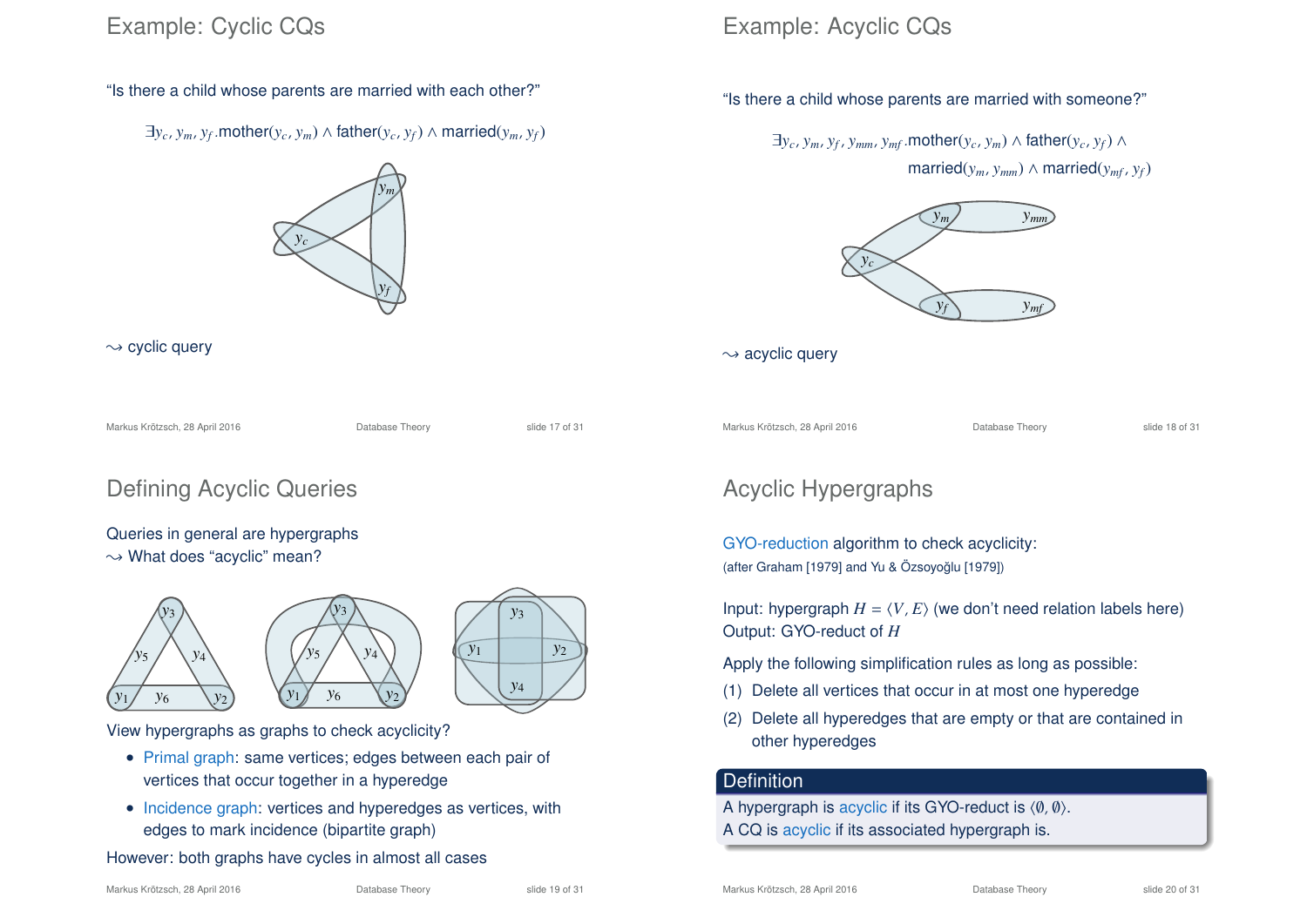## Example 1: GYO-Reduction



## Alternative Version of GYO-Reduction

An ear of a hypergraph  $\langle V, E \rangle$  is a hyperedge  $e \in E$  that satisfies one of the following:

- (1) there is an edge  $e' \in E$  such that  $e \neq e'$  and every vertex of  $e$  is either only in *e* or also in *e'*, or
- (2) *e* has no intersection with any other hyperedge.

Example:



#### $\rightarrow$  edges  $\langle 4, 5, 6 \rangle$  and  $\langle 7, 8, 9 \rangle$  are ears

### Example 2: GYO-Reduction



# Examples

Any ears?





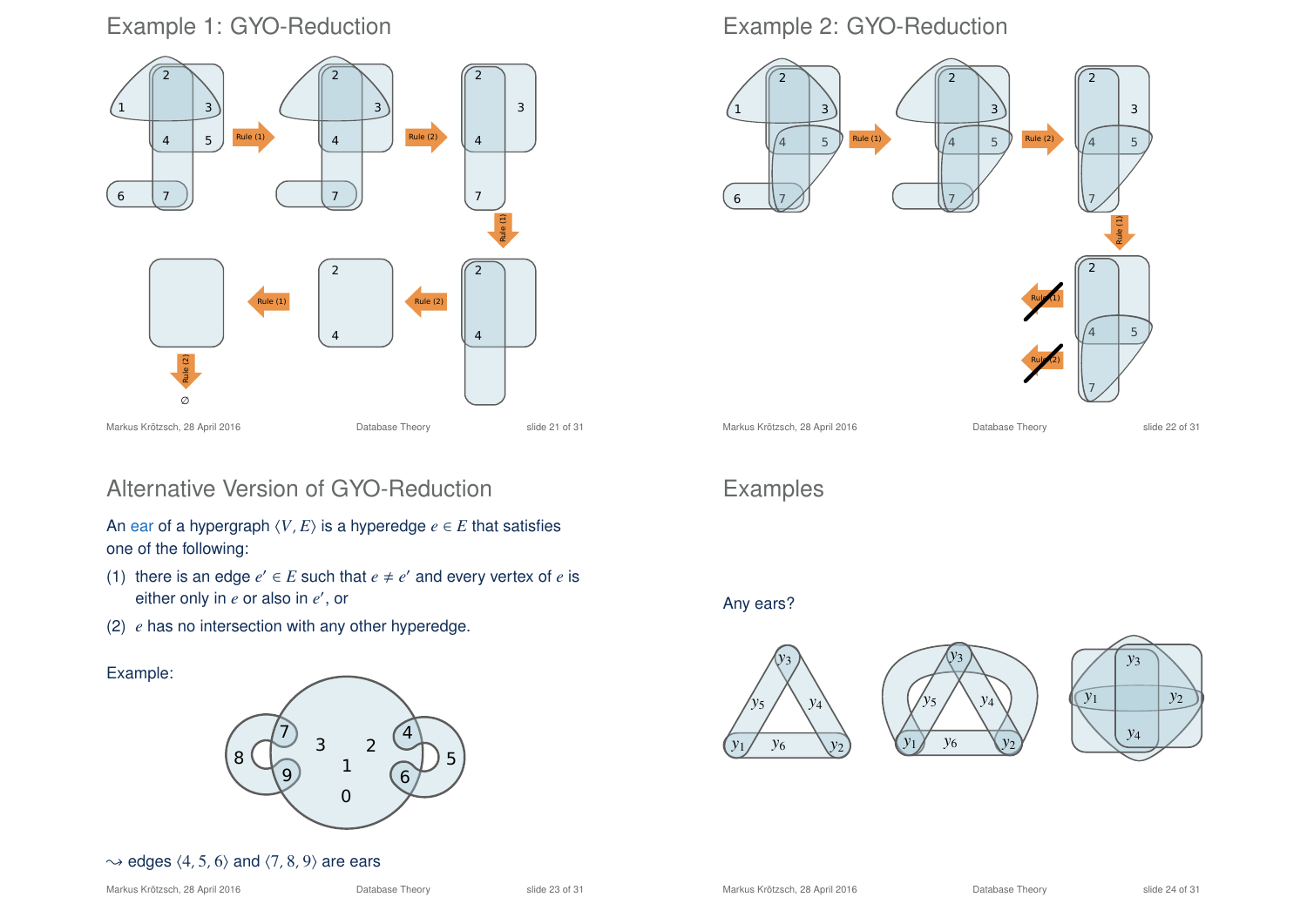## GYO'-Reduction

Input: hypergraph  $H = \langle V, E \rangle$ Output: GYO'-reduct of *H*

Apply the following simplification rule as long as possible:

- Select an ear *e* of *H*
- Delete *e*
- Delete all vertices that only occurred in *e*

#### Theorem

The GYO-reduct is  $\langle \emptyset, \emptyset \rangle$  if and only if the GYO'-reduct is  $\langle \emptyset, \emptyset \rangle$ 

 $\rightarrow$  alternative characterization of acyclic hypergraphs

Markus Krötzsch, 28 April 2016 **Database Theory** Slide 25 of 31

## Example: Join Tree

## $\exists x, y, z, t, u, v, w.(r(x, y, z) \land r(t, u, y) \land s(u, v, y, z) \land q(t, w))$



## Join Trees

Both GYO algorithms can be implemented in linear time

Open question: what benefit does BCQ acyclicity give us?

Fact: if a BCQ is acyclic, then it has a join tree

### **Definition**

A join tree of a (B)CQ is an arrangement of its query atoms in a tree structure  $T$ , such that for each variable  $x$ , the atoms that refer to *x* are a connected subtree of *T*.

A (B)CQ that has a join tree is called a tree query.

Markus Krötzsch, 28 April 2016 **Database Theory** Slide 26 of 31

# Processing Join Trees Efficiently

#### Join trees can be processed in polynomial time

Key ingredient: the semijoin operation

### **Definition**

Given two relations  $R[U]$  and  $S[V]$ , the semijoin  $R^I\ltimes S^I$  is defined as  $\pi_U(R^1 \bowtie S^1)$ .

Join trees can now be processed by computing semijoins bottom-up

 $\rightarrow$  Yannakakis' Algorithm